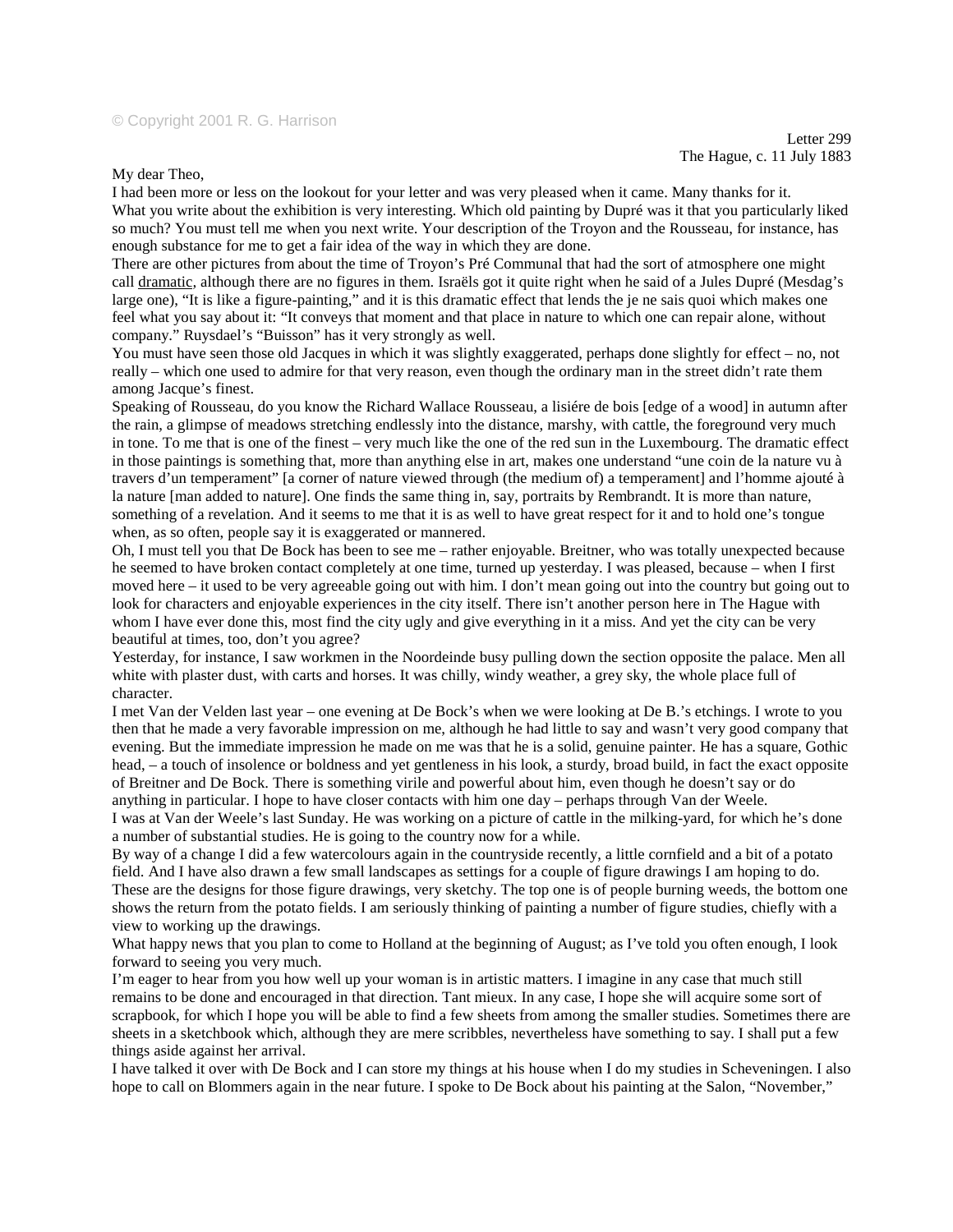## © Copyright 2001 R. G. Harrison

the reproduction of which I admired so much in the catalogue. He must still have a sketch of it, and I should like to see that.

As for my going to London sooner or later, for a shorter or longer period, I agree there would be a better chance of doing something with my work over there. I also think that I could learn quite a lot if I could meet some of the people there. And I assure you I would not be short of subjects. There are bound to be beautiful things to do there at those dockyards on the Thames!

Anyway, there are several matters we must talk over when you come. I hope you won't be in too much of a hurry, there is so much we should discuss.

I really wish I could go to Brabant again in the autumn and do some studies there. I should particularly like to have some studies of a Brabant plough, of a weaver and of the village churchyard at Nuenen. But again, everything costs money.

Well, regards, and many thanks again for your letter and the enclosure. Look after yourself. Are you thinking of bringing your woman along to Holland or isn't that advisable yet? I wish you would.

Goodbye, my dear fellow, with a handshake,

Ever yours,

Vincent

I am adding a few lines to tell you some more about Breitner – I have just returned from his temporary studio here (as you know, he lives in Rotterdam at present). You no doubt know Vierge, or Urabietta, who draws for L'Illustration*?* Well, at times Breitner reminds me of Vierge, though not very often.

When he is good, his work looks like something done in a hurry by Vierge, but when he, that is B., does work that is too hurried or unfinished, which is what happens most of the time, then it is hard to say what it looks like, because it doesn't look like anything – unless it is strips of faded old wallpaper from I don't know what period, but anyway a most peculiar and probably very distant one. Just picture the scene, as I step into his garret at Siebenhaar's. It has been furnished in the main with various (empty) matchboxes, and for the rest with a razor or the like and a box with a bed in it. I could see things standing against the chimney, 3 endlessly long strips, which I took at first for sun blinds. But on closer inspection they turned out to be canvases

in this format:

As you see from the above illustration, the first one is a somewhat mystical scene, probably taken from Revelation, or so one might be inclined to think at first. But I am told it is artillery manoeuvers in the dunes. My considered opinion is that it is a good 4 meters long by ¾ meter broad.

The second one tells the story of a man leaning against a wall at the extreme left of the painting; while at the extreme right various ghostly female specimens stand gaping at him, care having been taken to leave a fair amount of space between these two groups. And I was also told that the man on the left was meant to represent a drunkard, which might well have been the painter's intention, and I have no wish to call that into question, though it could have been anything else.

The third one is almost better, and is a sketch of the market place he did last year, which seems, however, to have changed since then to represent a Spanish rather than a Dutch market, at least in so far as anything can be made out in it at all. What sort of wares are being sold in that market, where it may be – I, for my part, doubt it is meant to be on this globe, and to the naive spectator it would seem rather to represent a scene on one of the planets that Jules Verne's miraculous travellers were in the habit of visiting (by projectile). It is impossible to be specific about the sort of wares actually being sold, though seen from afar it could be enormous quantities of candied fruit or sweetmeats.

Now, you try to imagine something like that, but on ne peut plus absurd [as absurd as can be] and heavy-handed to boot, and you have the work of friend Breitner. From a distance it looks like patches of faded colour on a bleached, mouldering and mildewy wallpaper and in that respect it has some qualities, which to me are none the less positively objectionable.

I simply fail to comprehend how it is possible for anyone to produce such things. They are like something seen in a fever, impossible and meaningless as in the most preposterous dream.

I think it just shows that Breitner hasn't yet fully recovered and that he actually did do it while he was feverish, which in view of his illness last year is quite on the cards.

Last year, when I had recovered but couldn't sleep and was feverish myself, I too had moments when I felt like forcing myself to do some work, and I did do a few things, but thank God not too absurdly large, which later I couldn't believe I had done. That's why I believe B. will be all right again, but I do find this stuff ridiculous.

A watercolour study of some small birch trees in the dunes, which was much better and had nothing abnormal about it, lay crumpled in a corner. But his large things are no good.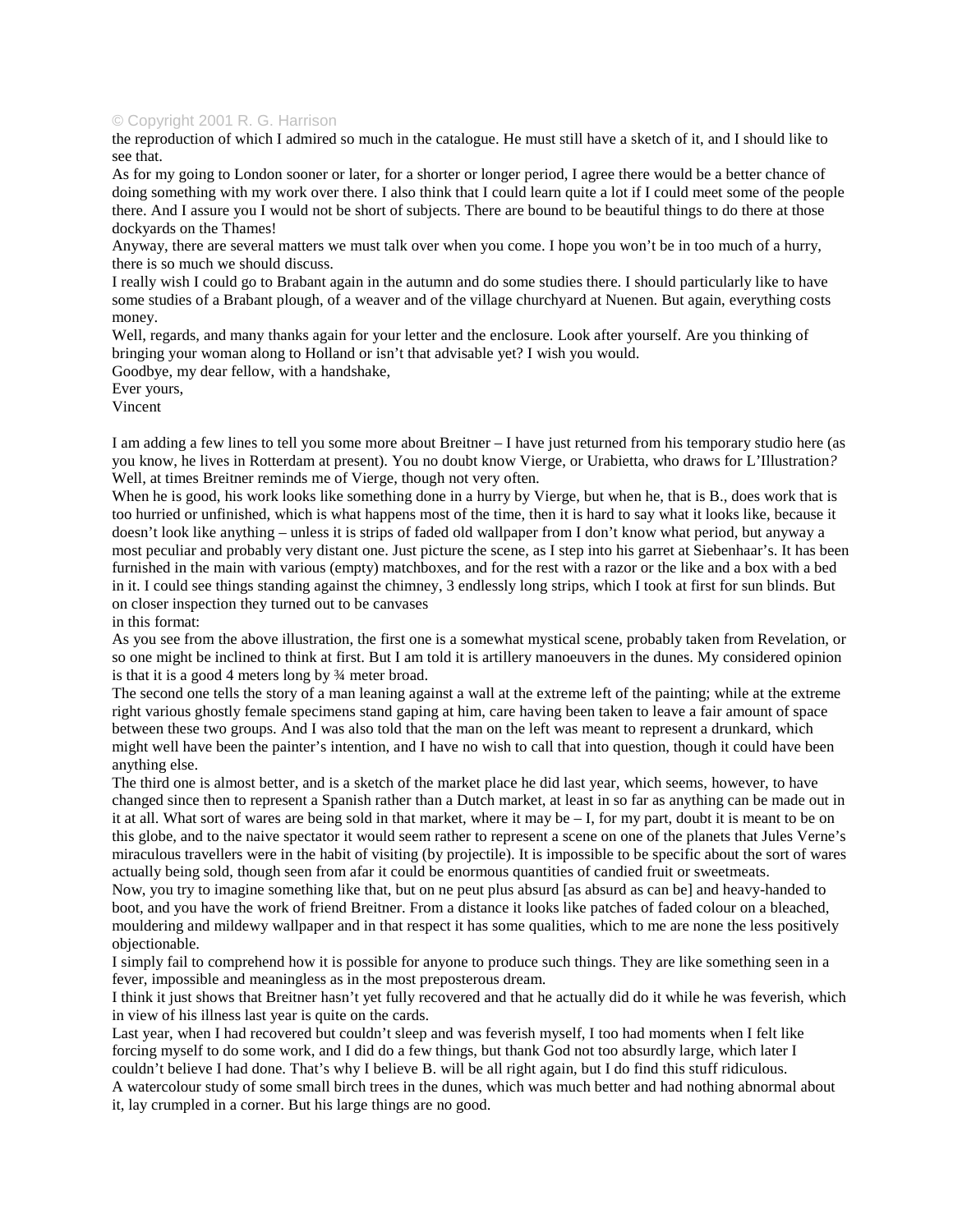## © Copyright 2001 R. G. Harrison

At Van der Weele's I saw another very ugly one by him, as well as a very good head, but a portrait of Van der Weele he had started was another bad one. Thus he is hard at it making a fine old mess and on a very large scale. I do at times like the work of Hoffmann and Edgar Poe (the Fantastic Tales*,* Raven, etc.) but I find Breitner's stuff objectionable because the imagination behind it is clumsy and meaningless and has virtually no contact with reality. I think it's terribly ugly. But I look on it as the result of a spell of ill-health. Van der Weele also has two rather curious little watercolours of his, stylishly done, which have a touch, a certain je ne sais quoi, of what the English call "weird."

I learned a lesson today thanks to that visit, namely that one is fortunate indeed if in present-day society one can live in fairly normal surroundings and has no need to resort to a coffee-house existence – from which one starts to see things through a growing fog of confusion. For I have no doubt that this is what happened to him. Imperceptibly he has strayed far from a composed and rational view of things, and so long as this nervous exhaustion persists he will be unable to produce a single composed, sensible line or brushstroke.

I wish I could provide him with some company and diversion, I wish I could share his ups and downs more often and perhaps cultivate his friendship a bit more. Do you remember the painting La folie d'Hugues v. d. Goes, by Wauters? In some respects Breitner reminds me a little of v. d. Goes's mental state. I don't want to be the first here to say so, but I believe that people have been talking along these lines about his work for quite some time now.

The cure for him would be to take a good long look at some potato plants, which have lately had such a deep and distinctive colour and tone, instead of driving himself mad looking at pieces of yellow satin and bits of gold leather. Well, we shall have to wait and see. He is intelligent enough, but he persists quand même [all the same] with a sort of eccentric parti pris [prejudice]. If he were merely departing from normality with a rational motive, well and good, but with him it is also a question of no longer taking trouble with his work. I think it is a very bad business and just hope he will come out of it all right, but he has badly lost his way.

Well, I shall be making a start in Scheveningen this week. I could have done with a little extra to buy some painting material.

I am going to have a few drawings photographed in cabinet size [6.5 x 4.5 inches] or a little larger (to see how they will look on a smaller scale) by a photographer who has taken photographs of drawings by Ter Meulen, Duchâtel and Zilcken. He does it for 75 cents, which isn't expensive, is it? I shall have him do "The Sower" and "The Peat Cutters" for now, the one with a lot of small figures, the other with 1 large figure. And if those come off, then if I should later have any drawings I shall be able to send you photographs of them, which you could show to, say, Buhot, to see if he thinks he can find buyers. They could reproduce those they want from the actual drawings, or else I could copy them onto their paper.

Regards once again, Theo, all the best. Write again soon. I am having those photographs done because we must keep going after Buhot &  $C^{ie}$ , I must earn a bit of money so that I can start something new and also do some painting, as I am just in the mood for it now.

Mauve has fallen out not just with me but also, to name but one other, with Zilcken. The other day I saw Zilcken's etchings and just now at the photographer's I saw photographs of Zilcken's drawings. Leaving myself out of it, I must say that, going by those, it is beyond me what Mauve has against Zilcken. His drawings were good, not bad at all. It's just capriciousness on Mauve's part.

After all, I don't think it's very nice of C. M. never to have sent one syllable in answer to my letter, when I took the trouble to enclose two sketches of the drawings in question.

Nor do I think it nice of H. G. T., now that I, for my part, have tried to thaw the ice between us, not to come to see me. It's stuff and nonsense to say he's busy, for that isn't the reason, he could easily find the time to come round once a year.

I am adding another half-page to say something about Brabant. Among the figures I've done of working types there are several with what many would call a distinctly old-fashioned character, even in conception, for instance a digger who looks more like those one occasionally comes across on the carved wooden bas-reliefs of Gothic church pews than on a modern drawing. I think of the Brabant figures very often because I find them particularly appealing. What I should tremendously like to do, and what I feel I could do, too, on the understanding that circumstances made patient posing possible, is the small figure of Father on a path across the heath; the figure rigorously drawn, with character, and as I have said, on a stretch of brown heathland crossed by a narrow white sandy path and a sky applied and suggested with just a touch of passion. In addition, Father and Mother arm in arm, let's say – in autumnal surroundings – or against a small beech hedgerow with withered leaves. I should also like to use Father's figure when I do a peasant funeral, which I fully intend to try, although it won't be easy.